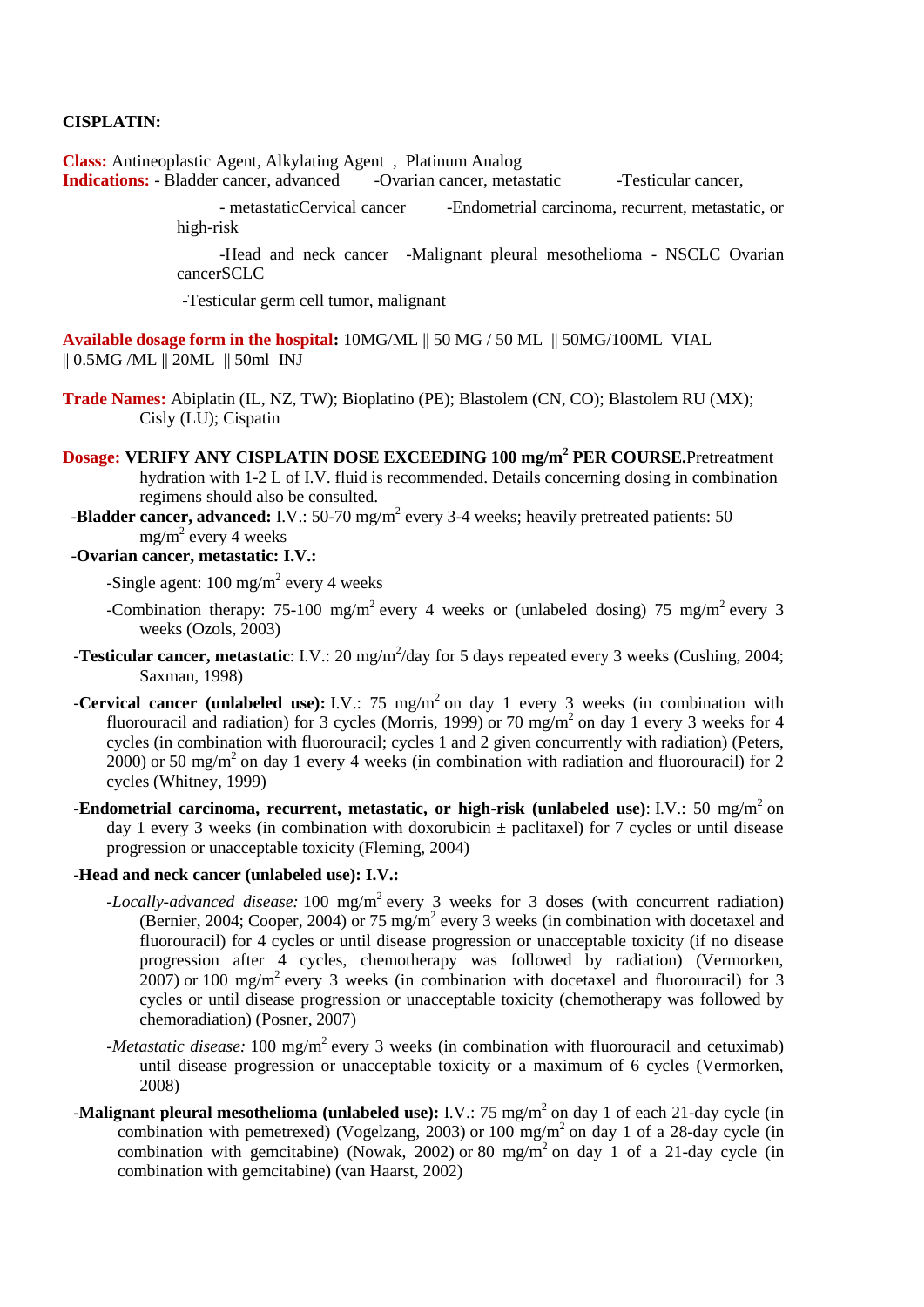- -**NSCLC (unlabeled use):** I.V.: Note: There are multiple cisplatin-containing regimens for the treatment of NSCLC. Listed below are several commonly used regimens:
	- 100 mg/m<sup>2</sup> on day 1 every 4 weeks (in combination with etoposide) for 3-4 cycles; (Arriagada, 2007), or
	- 100 mg/m<sup>2</sup> on day 1 every 4 weeks (in combination with vinorelbine) (Kelly, 2001; Wozniak, 1998), or
	- 100 mg/m<sup>2</sup> on day 1 every 4 weeks (in combination with gemcitabine) (Comella, 2000), or
	- $\bullet$  80 mg/m<sup>2</sup> on day 1 every 3 weeks (in combination with gemcitabine) (Ohe, 2007), or
	- 75 mg/m<sup>2</sup> on day 1 every 3 weeks (in combination with pemetrexed) for up to 6 cycles or until disease progression or unacceptable toxicity (Scagliotti, 2008)
- **-Ovarian cancer (unlabeled route):** Intraperitoneal: 75-100 mg/m<sup>2</sup> on day 2 of a 21-day treatment cycle (in combination with I.V. and intraperitoneal paclitaxel) for 6 cycles (Armstrong, 2006; NCCN Ovarian Cancer guidelines, v.1.2013)

# -**SCLC (unlabeled use):** I.V.:

- *-Limited-stage disease:* 60 mg/m<sup>2</sup> on day 1 every 3 weeks for 4 cycles (in combination with etoposide and concurrent radiation) (Turrisi, 1999)
- -*Extensive-stage disease:* 80 mg/m<sup>2</sup> on day 1 every 3 weeks (in combination with etoposide) for 4 cycles (Lara, 2009) or a maximum of 8 cycles (Ihde, 1994) or 60 mg/m<sup>2</sup> on day 1 every 4 weeks for 4 cycles (in combination with irinotecan) (Lara, 2009)
- **-Testicular germ cell tumor, malignant (unlabeled use):** I.V.: 25 mg/m<sup>2</sup> on days 2-5 every 3 weeks (in combination with paclitaxel and ifosfamide) for 4 cycles (Kondagunta, 2005) or 20 mg/m<sup>2</sup> on days 1-5 every 3 weeks (in combination with bleomycin and etoposide) for 4 cycles (Nichols, 1998) or 20 mg/m<sup>2</sup> on days 1-5 every 3 weeks (in combination with etoposide and ifosfamide) for 4 cycles (Nichols, 1998).

# **Geriatric**

Refer to adult dosing. Select dose cautiously and monitor closely in the elderly; may be more susceptible to nephrotoxicity and peripheral neuropathy.

# **Renal Impairment:**

**Note:** The manufacturer(s) recommend that repeat courses of cisplatin should not be given until serum creatinine is  $\langle 1.5 \text{ mg/d} L \text{ and/or BUN}$  is  $\langle 25 \text{ mg/d} L \text{ and use}$  is contraindicated in pre-existing renal impairment. The following adjustments have been recommended.

-Aronoff, 2007:

- $Cl_{cr}$  10-50 mL/minute: Administer 75% of dose
- $Cl_{cr}$  <10 mL/minute: Administer 50% of dose
- -Hemodialysis: Partially cleared by hemodialysis

Administer 50% of dose posthemodialysis

-Continuous ambulatory peritoneal dialysis (CAPD): Administer 50% of dose

-Continuous renal replacement therapy (CRRT): Administer 75% of dose

-Janus, 2010: Hemodialysis: Reduce initial dose by 50%; administer post hemodialysis or on nondialysis days.

-Kintzel, 1995:

- Cl<sub>cr</sub> 46-60 mL/minute: Administer 75% of dose
- $Cl<sub>cr</sub>$  31-45 mL/minute: Administer 50% of dose
- $Cl_{cr} < 30 \text{ mL/minute}$ : Consider use of alternative drug